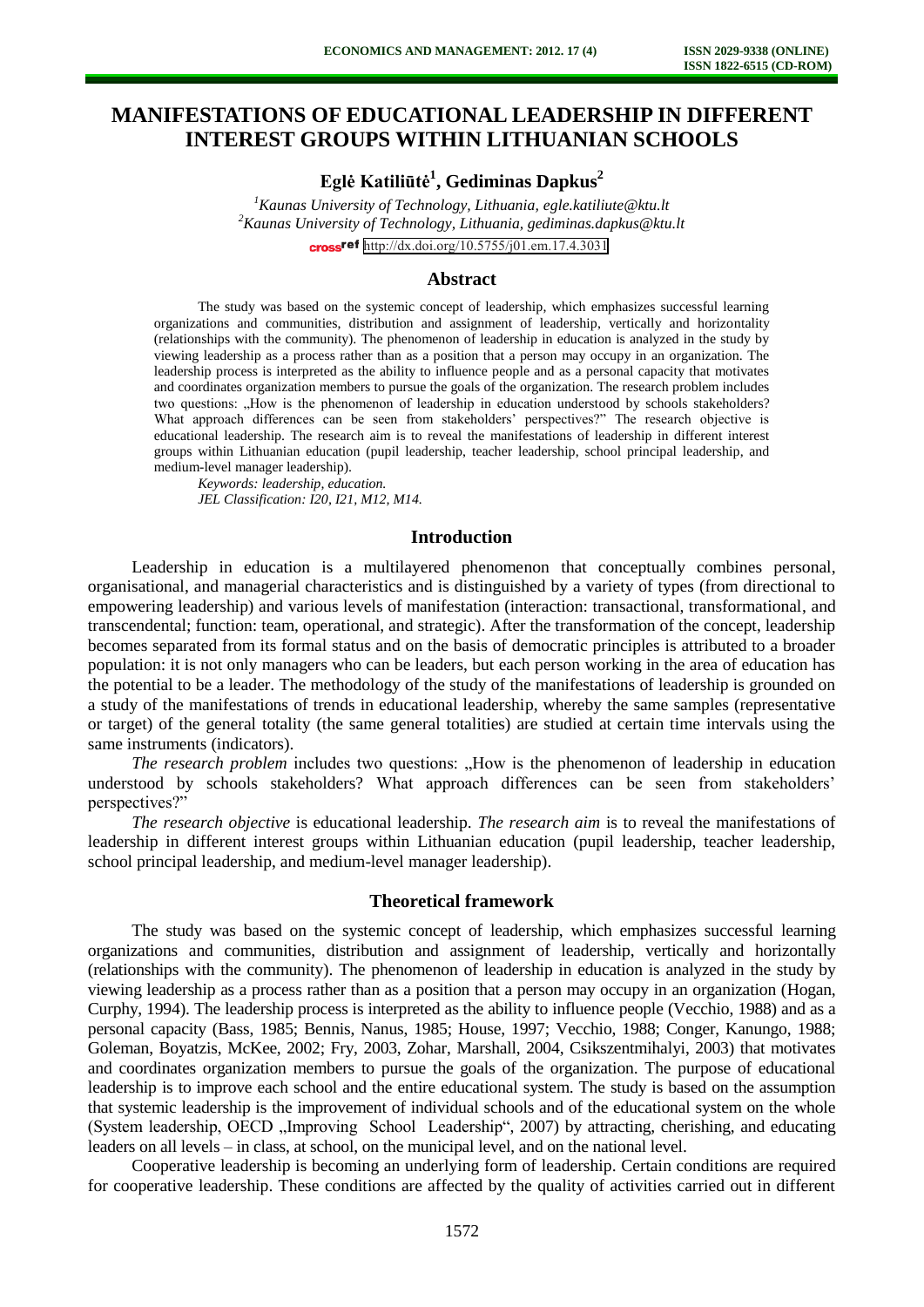areas, starting with formal instruments (school work programme, work plan, etc.), management and development of human resources (education, self-directed learning, competences, qualification, etc.), system efficiency, and finishing with changes at the level of provisions (approaches).

The concept of leadership in education is related to the concept of a learning organisation (Senge, 1990, 1996; Watkins, Marsick, 1996). Leadership in a learning organisation is becoming a widespread phenomenon; the learning organisation approach transforms and gives prominence to the phenomenon of leadership. Different people can be leaders in a learning organisation – this is determined by the type of problem, circumstances, competencies of the person, etc. In addition, a leader's role in solving problems may, as a result of a change in the situation, be replaced by that of a performer or executor.

In order to implement and maintain school leadership efficiently, nine main conditions must be satisfied (Huber, 2004): horizontal school management structure (single or double layers); replacement of the linear method of decision making by the cyclical method; justification of the managerial decision making process by a study of school activities; actual opportunities for schools to develop their individuality, implement innovations, and rapidly apply social, economic, and cultural innovations; simplification and liberalization of rules and regulations; internal and external exchange and support of training, consulting, and professionals to improve activities of an individual school; agreement between internal school selfassessment and external evaluation in order to implement performance feedback in the school; establishment of professional networks and learning communities in the school: collaboration of teachers, schools, and other educational institutions; and clear and transparent standards, competencies, and principles of responsibility and democracy.

Longitudinal research on changes in the manifestation of leadership in education in Lithuania will rely on the model for the study of the best practice in improving school leadership proposed by the Organisation for Economic Cooperation and Development (OECD), namely by evaluating specific school management areas recommended by OECD that encourage diverse manifestation of educational leadership:

- System improvement, where school leaders take responsibility for contributing to the success not only of their own school, but working together in groups participate in common activities the results of which are oriented to achieving goals for student learning in a network of institutions (on the municipal, regional, and state level) as well as in their own school.
- School-level learning communities in which a combination of managerial, teacher, student, and parent leadership and engagement of all the staff serve for shared decision-making and collective responsibility for student learning, achievement, and continuous improvement.
- Partnerships or collaborations where leadership is distributed across individuals and groups interested in shared activities which affect achievement of goals in education.

#### **Research methodology**

Data collection - questioning survey; data analysis - descriptive analysis determined and explained. Statistical response data are stored and analysed in SPSS. The data was collected in early 2011 (January– April) when conducting internet surveys of seven target group respondents: Lithuanian general education school principals, deputy principals for education, teachers, other teaching and non-teaching staff, pupils of grades 7 to 11, parents or custodians of pupils of grades 7 to 11, and municipality specialists of education. A total of 1886 respondents were surveyed.

Lime Survey, open code software for data collection installed in the Education Improvement server, was used to conduct internet surveys. Digitalized study questionnaires were put on, and collected in this server. The collection of data was organized by 3 study coordinators.

The study questionnaire featured the following main topics that united various variables: successful learning; personal leadership orientations, attitude to leadership, initiative, and creativity; self-assessment, reflection; constant learning, ability to learn; work in school teams, relations in a school community, and participation in self-government; assessment of the activities of the school principal; responsible management; management and monitoring of education; and questions about the respondent. The topics in the questionnaires were based on respondent groups.

The trend study is the most common longitudinal study. A trend study samples different groups of respondents at different points in time from the same general population, unlike cohort and panel studies that measure the same sample group of respondents at different periods of time. Trend study provides information about any net changes in the general population (at an aggregate level), but does not reveal individual human development. The article will be focusing on the study of leadership trends in education,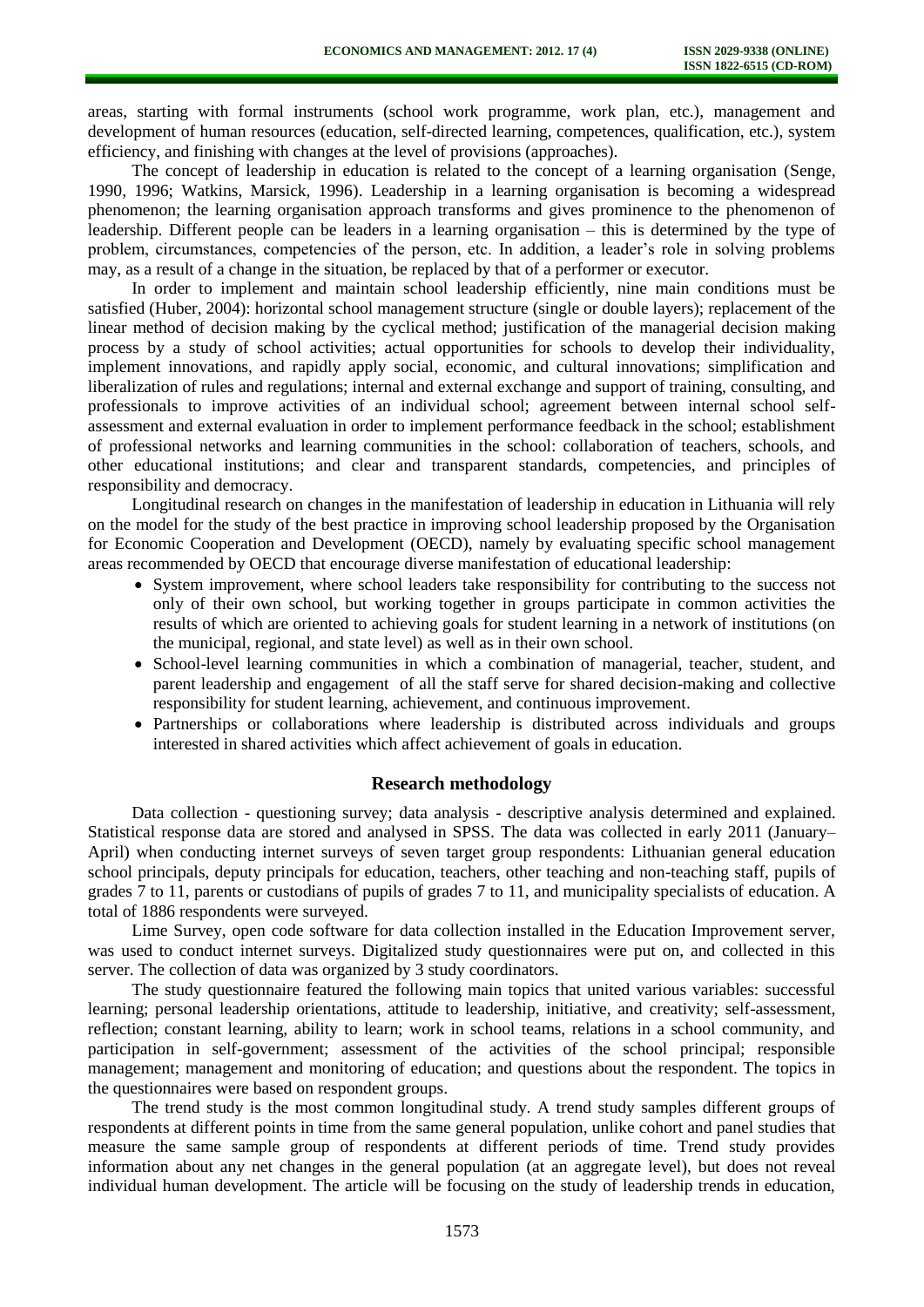when the same instruments (indicators) are used to study the same sample group(s) of the general population (representative and target) at certain periods of time.

### **Results**

The most positive personal leadership orientations and attitudes were established among pupils and their parents, while in other target groups the most positive leadership orientation attitudes were demonstrated by deputy principals (see Figure 1).





The assessment of individual personal leadership orientation to leadership statements revealed the following trends: only one-fifth of the participating teachers would like to take a leading position in school, little more than a tenth of teachers agree with the statement that leaders disturb working activities in organisation.

Municipality specialists of education not as positive as teachers, deputy principals and school principals, agree that schools must allow teachers to work temporarily in another school while maintaining their place of work (see Figure 2).



**Figure 2**. Dimensions of personal leadership orientations and attitudes, (%)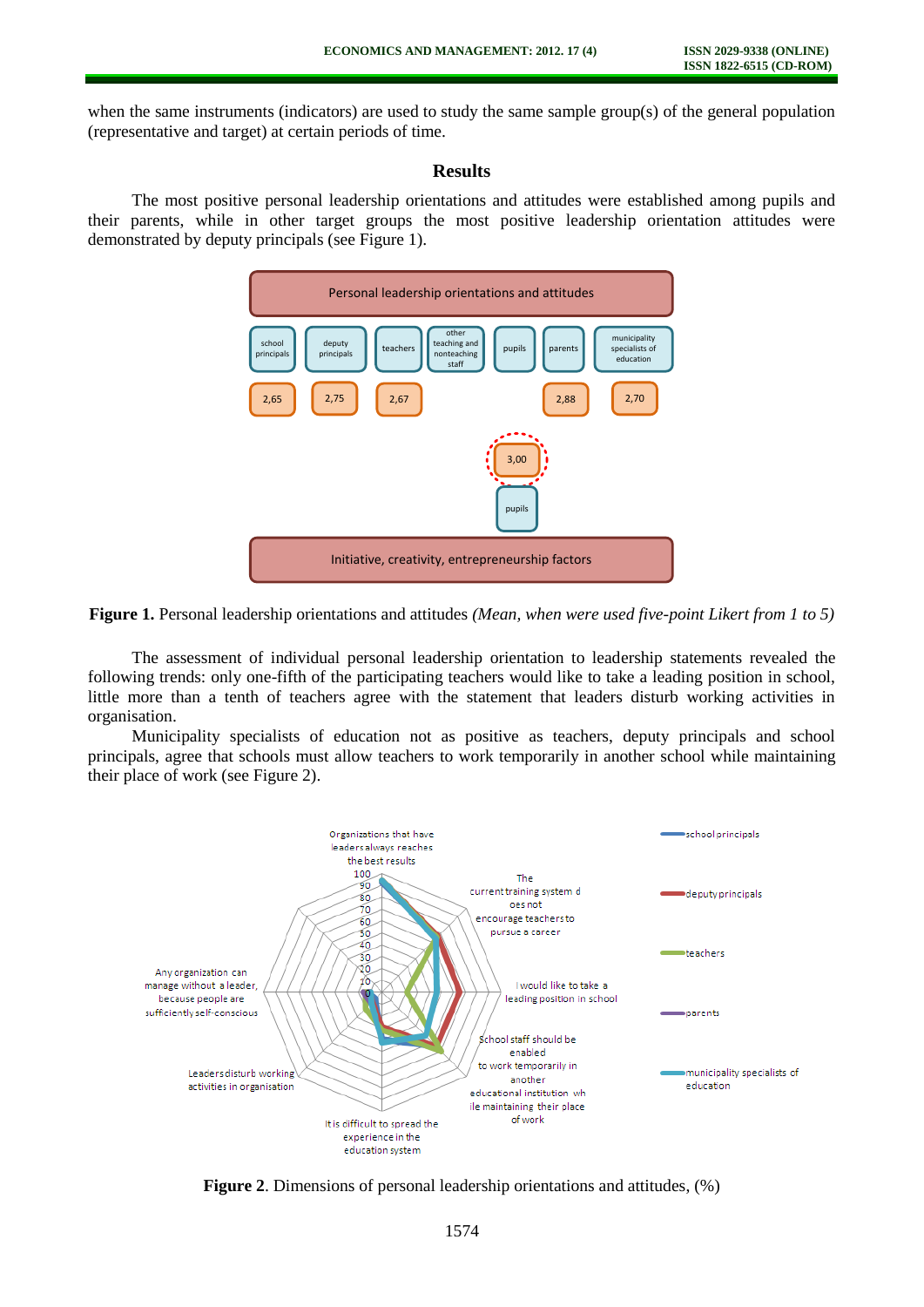When assessing factors of constant learning, school principals, their deputies, and municipality specialists of education tended to agree with personal learning attitudes, while other teaching and nonteaching staff gave preference to organizational-level factors. The study data revealed that, compared to pupils, teachers view learning success more favourably (see Figure 3).



**Figure 3**. Lifelong learning, learning to learn, successful learning (*Mean, when were used five-point Likert from 1 to 5*)

Teamwork factors are viewed most favourably by other teaching and non-teaching staff and their attitudes are similar to those of school principals and deputy principals, while attitudes of teachers are more critical. This study data enables us to assume that teachers have less experience in teamwork (considering the dominating individual activities in the classroom) (see Figure 4).



**Figure 4.** Working in teams (*Mean, when were used five-point Likert from 1 to 5*)

Assessment of individual factors of teamwork revealed that teachers are the least likely to feel good and not to fear appearing incompetent during discussions (agree 40 %), while deputy principles feel in such situations the most comfortable (agree 78 %). Municipality specialists of education feel least safe when voicing their opinions (agree 60 %) (see Figure 5).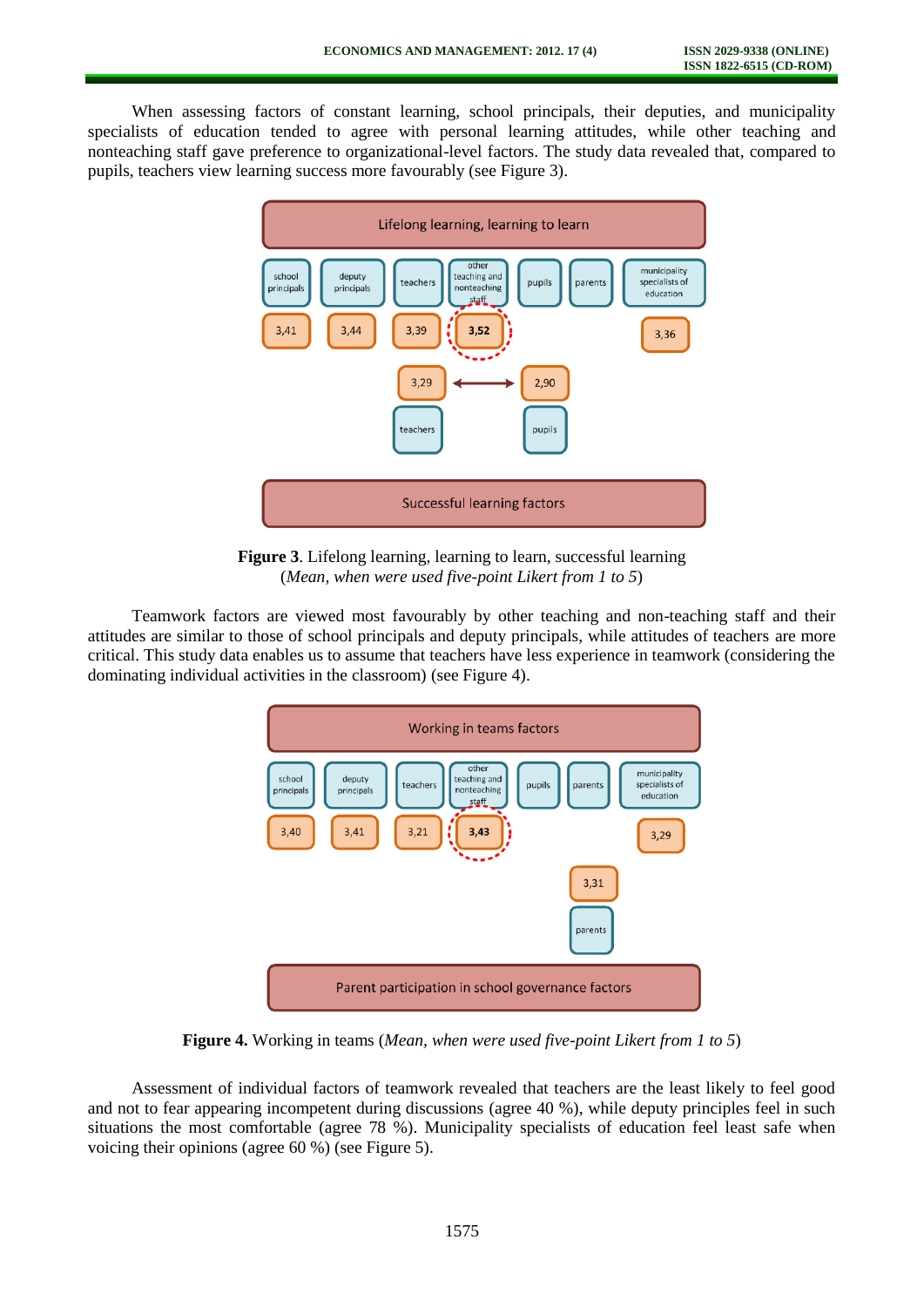

**Figure 5**. Dimensions of teamworking, (%)

The most distinct differences between attitudes of teachers and school principals were established when assessing the ability of principals to find a common language with individual members of school staff: this opinion was supported by almost all principals who participated in the study and only by one half of teachers. Approximately 40 per cent of school principals agree that they take care of everyday operation of their schools without making any long-term plans (the greatest number of those to agree was among principals of schools located in rural areas), while only a half of that number of teachers and deputy principals agreed with this (see Figure 6).



**Figure 6.** Dimensions of school principals leadership,  $(\%)$ 

The most unified opinion of teachers, principals, and deputy principals was established when assessing statements that the school principal informs teachers about the opportunities to take part in qualification development events and ensures that all teachers constantly improve their knowledge and skills. The most distinct assessment differences between teacher and school principal opinions were established during the assessment of the responsibility of the principal and of the principal's help to teachers in the classroom.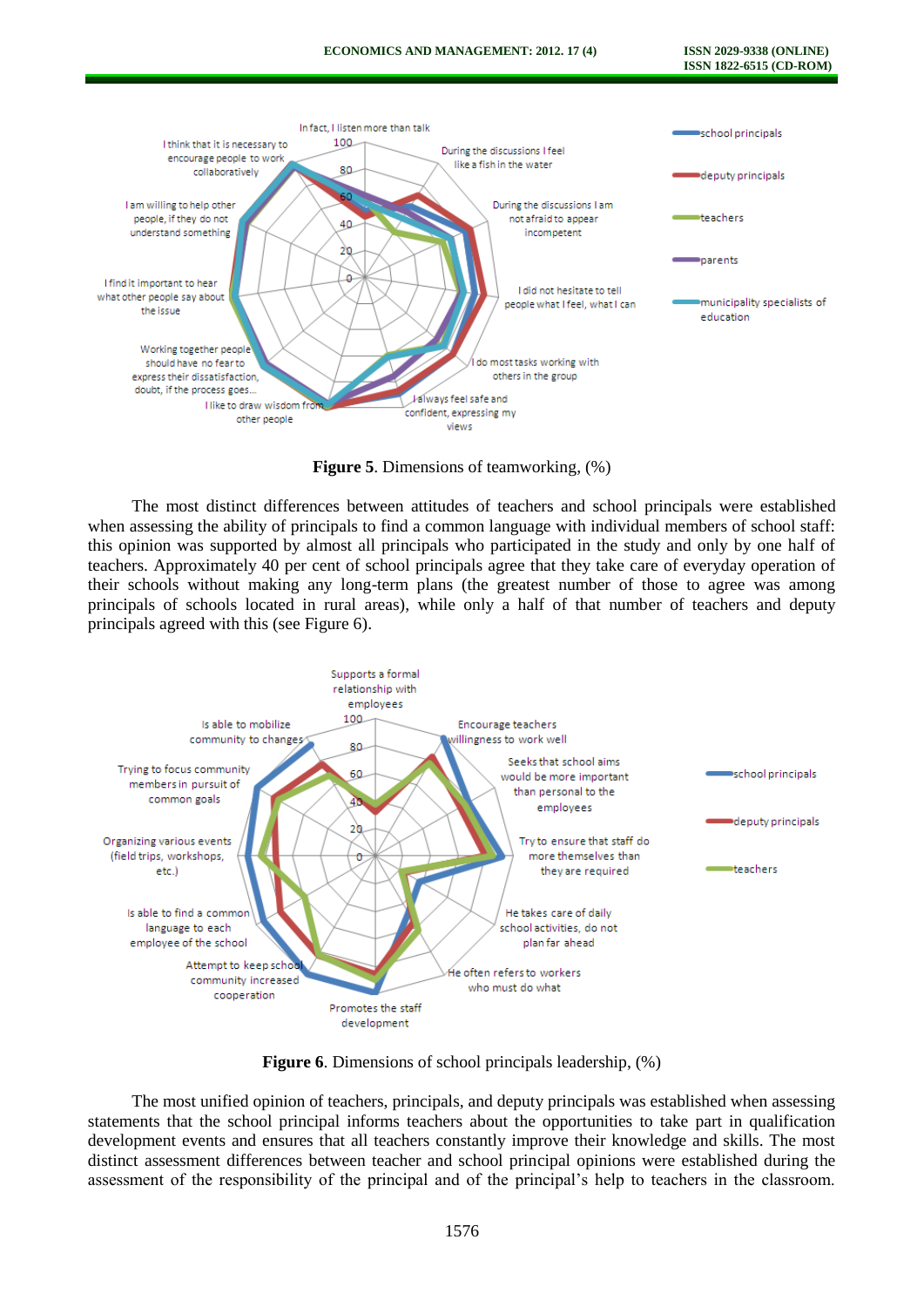According to principals, they advise teachers on how to improve work in the classroom, inform of improper behaviour in the classroom, and initiate discussions to tackle the problems arising in the classroom; however, the opinion of teachers was the opposite (see Figure 7).



**Figure 7**. Dimensions of responsible leadership, (%)

When assessing leadership orientations of school principals, which were expressed in personal attitudes and traits (I am attentive and consistent, plan carefully, etc.), significant differences were established between the opinions of principals and deputy principals (who carried out self-assessment) and teachers (who assessed their principals). In almost all aspects considered, parties who occupy leading positions had a higher assessment of themselves than their assessment made by others. For instance, almost all principals agree with the attitude of creating a positive psychological environment, while only half of teachers who participated in the studies confirmed this.

### **Conclusions**

The most positive personal leadership orientations and attitudes were established among pupils and their parents.

When assessing factors of constant learning, school principals, their deputies, and municipality specialists of education tended to agree with personal learning attitudes, while other teaching and nonteaching staff gave preference to organizational-level factors.

Teachers have less experience in teamwork (considering the dominating individual activities in the classroom).

Assessment of individual factors of teamwork revealed that teachers are the least likely to feel good and not to fear appearing incompetent during discussions, while deputy principles feel in such situations the most comfortable. Municipality specialists of education feel least safe when voicing their opinions.

The most distinct differences between attitudes of teachers and school principals were established when assessing the ability of principals to find a common language with individual members of school staff.

The most unified opinion of teachers, principals, and deputy principals was established when assessing statements that the school principal informs teachers about the opportunities to take part in qualification development events and ensures that all teachers constantly improve their knowledge and skills. The most distinct assessment differences between teacher and school principal opinions were established during the assessment of the responsibility of the principal and of the principal's help to teachers in the classroom.